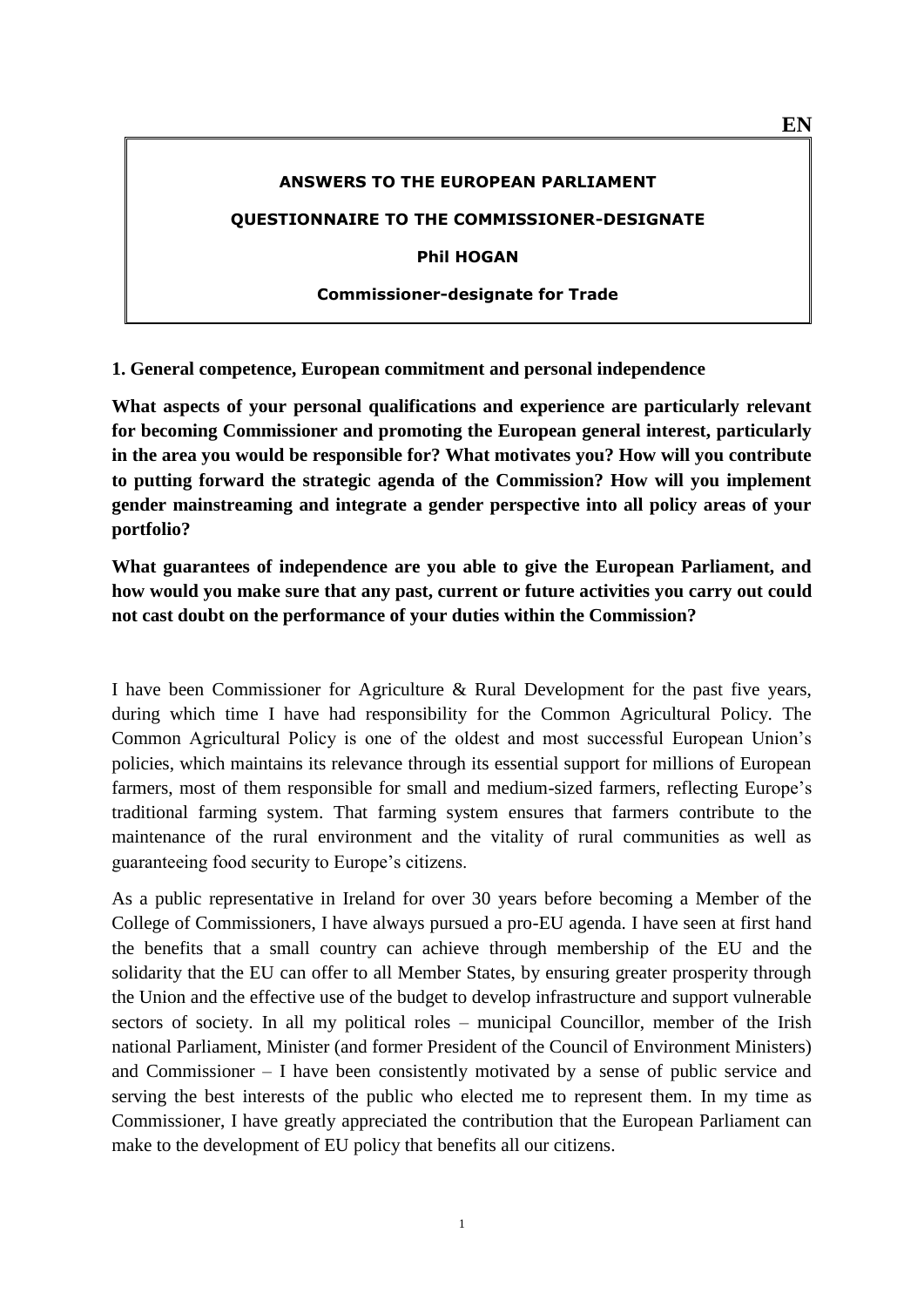International trade is one of the key drivers in the ongoing growth of the European economy and the full and effective implementation and enforcement of existing agreements can ensure that economic prosperity can continue to be generated to the benefit of all our citizens, whether they are businesspeople, farmers, workers, service providers or consumers.

I welcome the President-elect's reference to 'draw on all of Europe's talents'. I believe this starts at home and I will, of course, fully subscribe to this undertaking in the composition of my Cabinet. I have been long concerned about the lack of female representation in politics and, as Irish Minister for the Environment & Local Government, I introduced legislation providing for minimum levels of gender participation in elections, which has resulted in a noticeable increase in the level of female representation in parliament. There is a wide range of Civil Society Dialogues under the remit of the Directorate-General for Trade and I am committed to ensuring that all such groups and any other similar panels are gender-balanced in the future.

I am also very pleased that, under the leadership of President Juncker, we have made significant strides in improving the level of female representation in the senior ranks of the European Commission and my own Directorate-General in the current mandate – the Directorate-General for Agriculture and Rural Development – has been to the fore in this regard. In terms of policy development, I intend to instruct my services to consider gender impact when preparing policy initiatives. Specifically, I believe that the inclusion of Trade and Sustainable Development chapters in our trade agreements can ensure that the effect of those agreements is a positive one in our trading partners in such areas as ensuring a positive gender agenda.

I can assure the European Parliament that I am acutely conscious of the solemn undertaking that, as a Member the Commission, I took in front of the European Court of Justice. I am very conscious of the obligations set out in the Treaty and the requirements of the Code of Conduct for Commissioners. I subscribe fully to President-elect von der Leyen's insistence on the 'highest levels of transparency and ethics for the College as a whole.'

During the past five years, I have been guided at all times by the need to act independently and impartiality and fully in accordance with all of the relevant requirements.

# **2. Management of the portfolio and cooperation with the European Parliament**

**How would you assess your role as a Member of the College of Commissioners? In what respect would you consider yourself responsible and accountable to the Parliament for your actions and for those of your departments?**

**What specific commitments are you prepared to make in terms of enhanced transparency, increased cooperation and effective follow-up to Parliament's positions and requests for legislative initiatives? In relation to planned initiatives or ongoing procedures, are you ready to provide Parliament with information and documents on an equal footing with the Council?**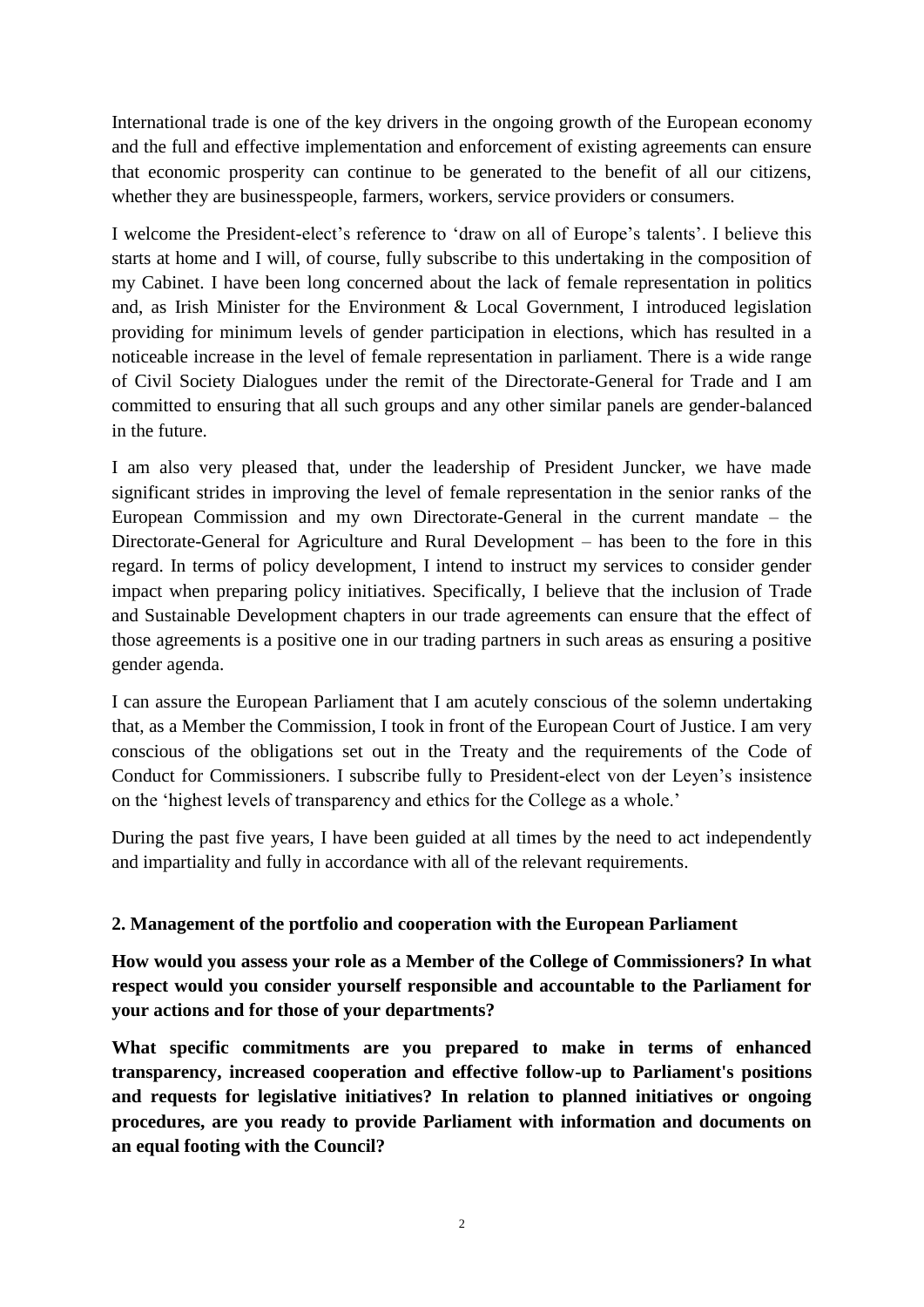As a former President of the Environment Council and, particularly, as Commissioner for Agriculture & Rural Development, I greatly value the constructive interaction with the Parliament. As a former national parliamentarian, I greatly respect the roles of Members of the European Parliament as the directly elected representatives of the citizens.

During the past five years, I regularly engaged with the Parliament's Committee on Agriculture & Rural Development and met Members of the European Parliament on any occasion of a plenary session in Strasbourg and I intend to maintain that practice if I am appointed to the position of Commissioner for Trade.

I support fully President-elect von der Leyen's desire to 'strengthen the Commission's special partnership with the European Parliament.' There is no doubt that we need to bring Europe 'closer to home' and to strengthen the links with our citizens. The record turnout in the recent European Parliament elections show that citizens have an appetite for the EU. The Members of the European Parliament, as their directly elected representatives are best placed to reflect their interests and concerns. I want to better understand those interests and concerns and commit myself to greater engagement with the European Parliament in the pursuit of that objective. Moreover, I respect fully the Parliament's prerogative to exercise its democratic oversight effectively.

In my dealings with the European Parliament, I have always been prepared to take political responsibility for matters within my field of competence and, without prejudice to the principle of collegiality; I intend to continue that approach in the future.

In keeping with the President-elect's commitment to the highest levels of transparency, I am well aware of the unwavering interest that the European Parliament takes in trade policy and the importance and sensitivity of many of the trade-related issues. In that regard, I want to reiterate my commitment to ensure that regular briefings are given to the European Parliament before and after each round of bilateral and multilateral negotiations. I want to address its interests and concerns fully and honestly and I know that this can be done only by establishing a relationship of trust and maintaining a regular dialogue with its Members and I am committed to such a dialogue.

I agree with the European Parliament that it is right that both Parliament and Council are treated on an equal footing and I am committed to doing so. Already, the Commission has in place arrangements to ensure that documents sent to the Council's Trade Policy Committee are also sent at the same time to the European Parliament's International Trade Committee (INTA). This practice will be maintained.

In addition and where appropriate, I will endeavour to make certain presentations to both Parliament and Council on the same day and, in this light, I will be happy to attend extraordinary meetings of INTA, should they prove necessary.

Transparency has to be at the heart of what we do and how we do it. While I believe that the EU is the world's most transparent public authority conducting trade policy, there is always more that we can do. As institutions of the EU, we owe it to one another if we are to proceed in an atmosphere of mutual trust but, as institutions of the EU, we also owe it to our citizens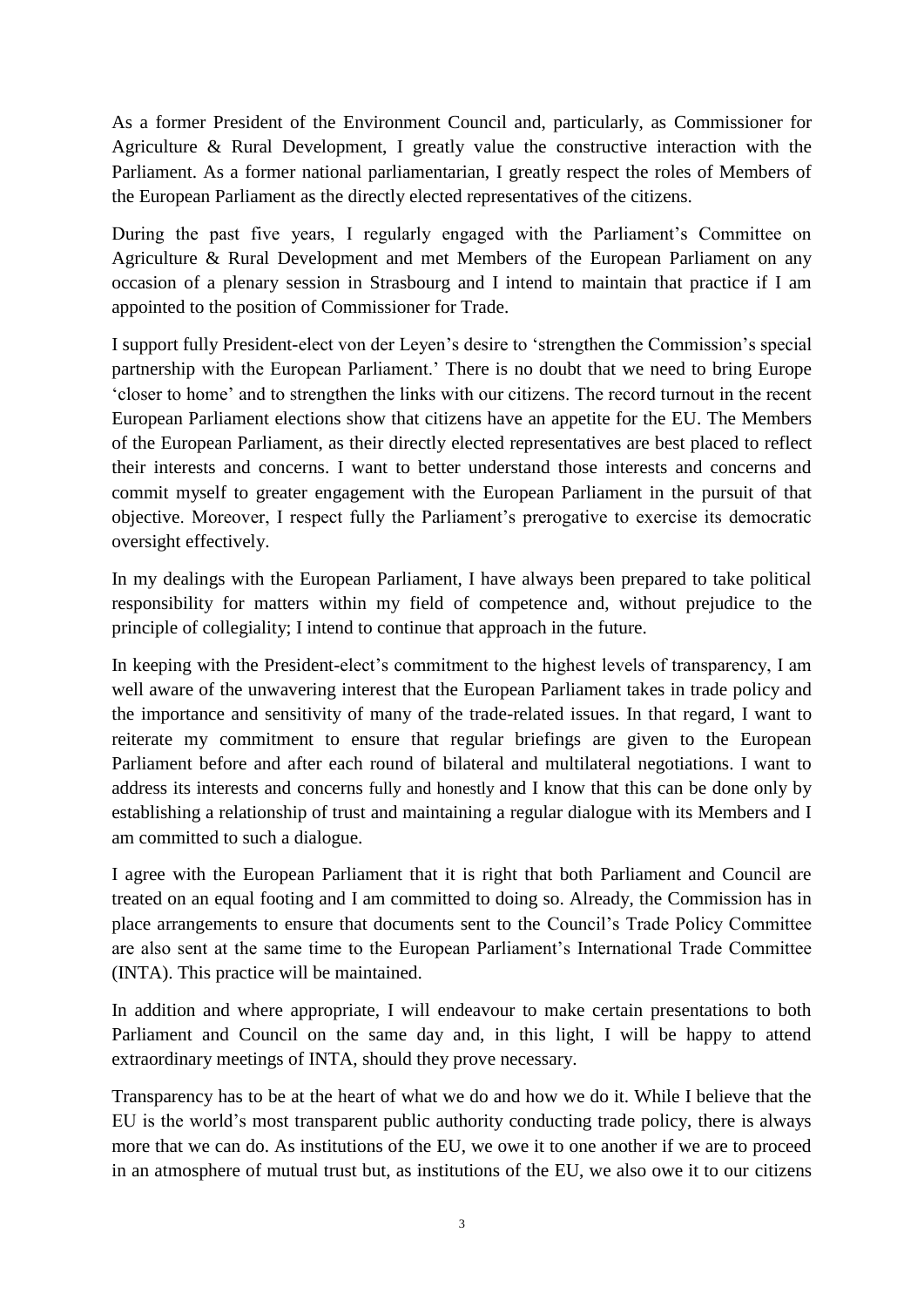to ensure that those on behalf of whom we work are as well and fully informed as possible, having necessary regard to the protection of our negotiating position. I believe that this transparency will help all institutions in ensuring that our trade policy responds to citizens' concerns.

In that endeavour, I look forward to working closely with the European Parliament to see how best we can achieve this objective.

# Questions from the Committee on International Trade

### **3. Trade Strategy**

**In times of increasing trade tensions at global level and of deep crisis within the multilateral trading system, which priorities and policy steps (including legislative initiatives and new agreements) would the Commissioner-designate identify for creating and effectively implementing an EU trade and investment strategy, ensuring that the EU remains a global player able to safeguard and promote EU values, key policy priorities and economic interests, contributing to a rules-based and fairer trade, tackling unfair competition (including social and environmental dumping) and ensuring a global level playing field for European companies, especially SMEs, and the interests of consumers and workers, and, in this context, how does the Commissioner-designate intend to actively involve Parliament from the earliest stage in the process of elaborating these priorities and policy steps?**

I am a firm believer in pursuing an open and fair trade policy that strengthens the EU's position in the world, promotes our values and protects our interests. International trade is the lifeline of the EU's economy. It accounts for almost 35% of the EU's Gross Domestic Product1, it generates jobs and it ensures that consumers and companies have access to the best possible products at the best price.

I recognise that trade policy will be operating in a particularly difficult environment in the near future. The international rules-based trading system is facing its deepest crisis since its inception, as the rules at the core of the system are increasingly being challenged by some of the major global players. In the context of enhanced technological and geostrategic competition between the U.S. and China, trade and economic issues are also increasingly linked with geopolitical and security related ones.

In this complex environment, the President-elect has entrusted me to focus my efforts on levelling the playing field, strengthening Europe's global leadership, ensuring trade's contribution to sustainable development and climate action and making trade more transparent. In this respect, I will pursue the following priorities and actions.

First, to preserve a stable and predictable international trading environment based on clear and enforceable rules. The EU, its companies, its workers and its consumers, can only thrive in an international environment that is based on the rule of law and not on the law of the jungle. This is especially true for SMEs, which are often the most vulnerable to protectionist measures. To address this challenge, I intend to pursue the reform of the World Trade Organization - to create a new deal for the organisation, which puts it back at the centre of

**<sup>.</sup>**  $1$  2017 figures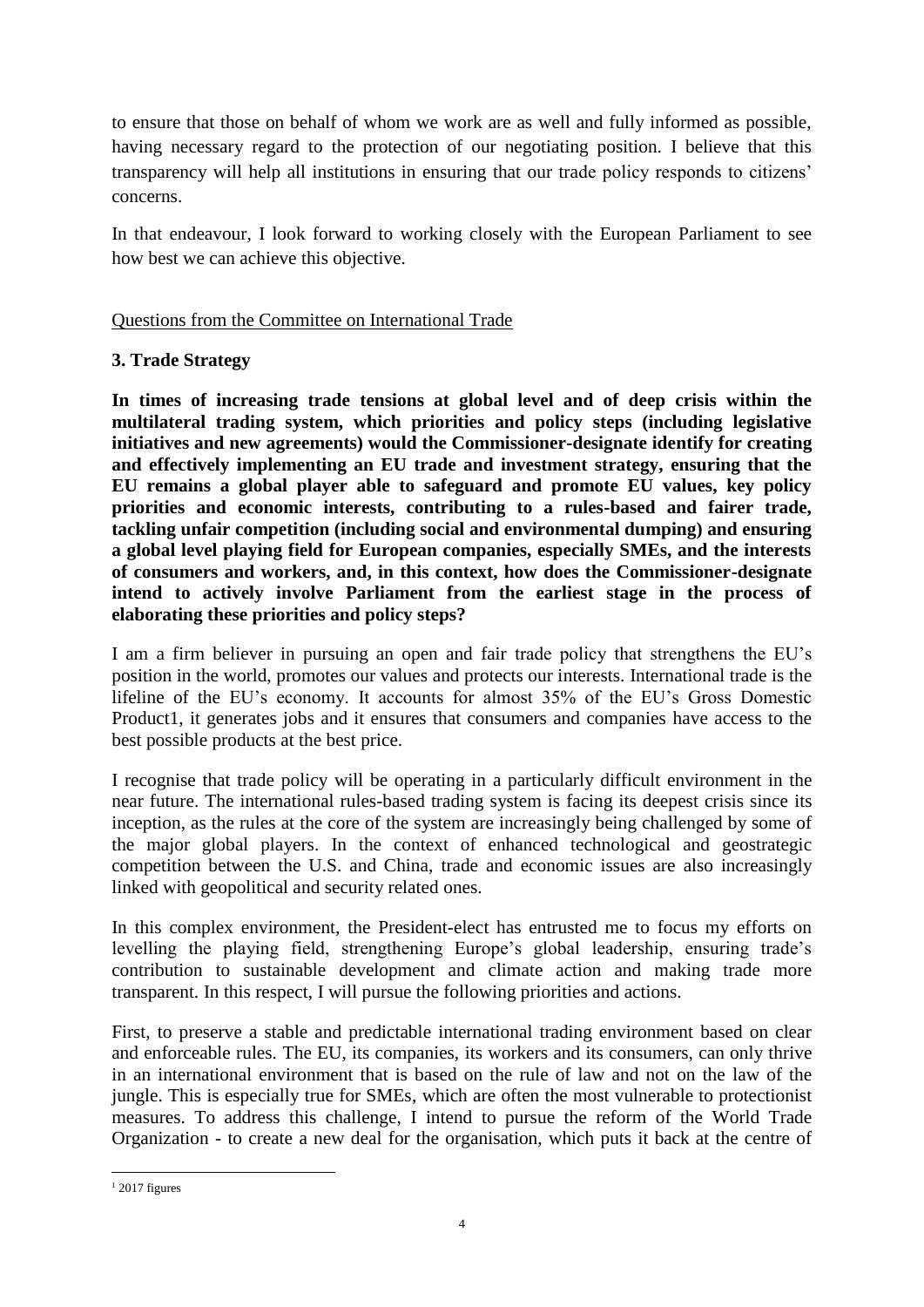global trade. To do this, a new balance will have to be found in the organisation by creating new rules where needed, to level the playing field (such as on industrial subsidies and forced transfer of technologies), reforming the dispute settlement system, facilitating the integration of plurilateral work undertaken by interested WTO Members in the WTO framework and addressing the issues of development, climate and more broadly, the Sustainable Development Goals. My objective will be to launch a broad initiative by the end of 2020, following the next WTO Ministerial Conference. An important part of this effort will be to build partnerships with other WTO Members to pursue the reform effort. I will work toward a positive, balanced and mutually beneficial trading partnership with both the U.S. and China. With the U.S., we will focus on working together on advancing our shared interests, including linked to levelling the playing field. With China, we will need to continue emphasising the need to make a greater contribution to and take greater responsibility for the reform of the multilateral trading system, while continuing to develop a fair and balanced trading relationship.

Second, to create opportunities for the EU by opening markets or keeping them open. My focus here will be first and foremost on reaping the full benefits of the deals we have already reached by ensuring the full implementation of existing agreements and the enforcement of our rights. This will be key in the context of the growing threat of protectionism worldwide. I will be supported in this work by the new role of Chief Trade Enforcement Officer, who will be Deputy Director-General in DG Trade, who will work under my direct guidance. Beyond implementation and enforcement, I believe it is also important to seek new opportunities. I intend to pursue the conclusion of ongoing negotiations, including the negotiations for a free trade agreement with Australia and New Zealand, the negotiations with China on a Comprehensive Agreement on Investment and the plurilateral negotiations on e-commerce at the WTO. When the conditions are met and when there is a clear interest for the EU, I will propose to open new ones. Continuing to build a mutually beneficial trade and investment partnership with Africa will be particularly important.

Third, to ensure that trade policy contributes to our broader policy objectives, notably on sustainable development, the fight against climate change and more broadly in upholding our values. I will contribute to the design and introduction of a Carbon Border Tax, fully compliant with the rules of the WTO, working closely with the Executive Vice-President for the European Green Deal and with the Commissioner for the Economy. I will also ensure that we make full use of existing tools, such as the dedicated chapters on sustainable development in every new trade agreement, as well as in existing ones, the monitoring of the implementation of climate, environmental and labour protections enshrined in EU's trade agreements, with a zero-tolerance approach to child labour, or the revision of the EU's General System of Preferences to ensure that it keeps contributing to eradicating poverty and supporting the development of beneficiary countries.

Fourth, to protect EU companies and workers from unfair competition and pursue a level playing field. I intend to make full use of our trade defence instruments, and seek a level playing field in procurement. I will also consider introducing new tools, such as upgrading the EU's Enforcement Regulation to allow the EU, in accordance with international law, to suspend concessions when others adopt illegal measures and simultaneously block the WTO dispute settlement process. I will also look at finding ways, together with the Executive Vice-President for a Europe fit for the Digital Age, to address the distortive effects of foreign subsidies in the internal market.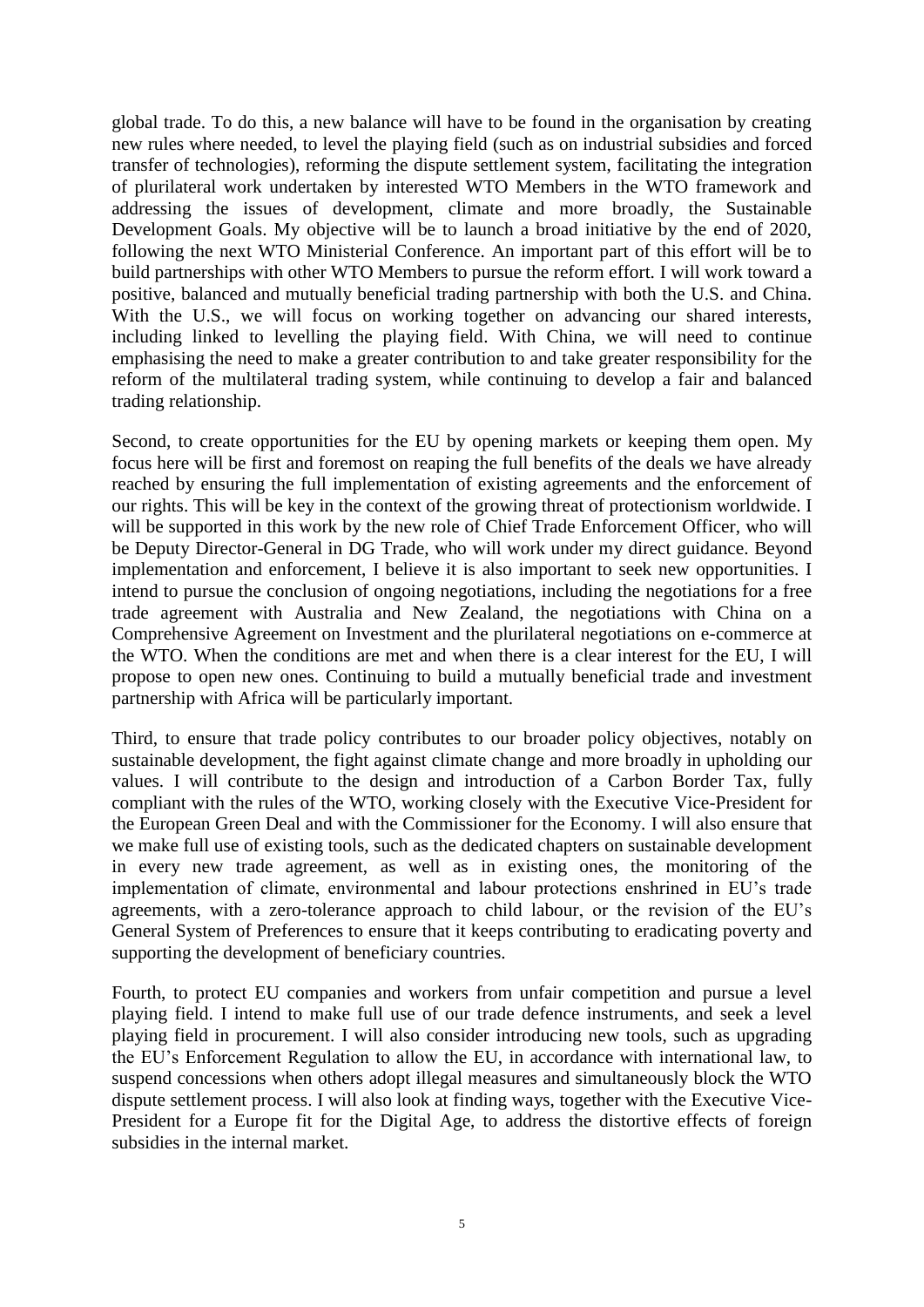Finally, I believe that trade policy has a role to play in strengthening the EU's security and position in the world. This is notably why I will keep a close eye on the full implementation of the new system for screening Foreign Direct Investments and work with the Council and the EP on further strengthening the EU's system of controlling the exports of dual-use items.

I firmly believe in the importance of maintaining an open and dynamic dialogue with all stakeholders regarding the development of all aspects of our trade policy. In this context, I invite the European Parliament to further develop and share its views on the trade challenges we face and what best policy steps have to be considered to address them.

### **4. Coherence of trade policy with other external and internal EU policies**

**Which concrete measures will the Commissioner-designate take in order to ensure the coherence of the Common Commercial Policy (CCP) with the other external and internal EU policies to promote, amongst others, European standards/values, the Sustainable Development Goals at global level, gender equality, and to advance the climate goals of the EU through trade?**

Good trade policy begins at home. Having spent the last five years engaged as a partner in trade negotiations in my current capacity as Commissioner for Agriculture, I know the importance of ensuring coherence between our internal and external policies. President-elect von der Leyen has also underlined that one of the priorities of this 'Geopolitical' Commission will be to align the internal and external aspects of our work.

In the complex world of today, the solutions to the major challenges we face  $-$  be it climate change, geopolitics, or digitalisation – cannot be found in one area alone. The size and strength of the internal market is one of our most important assets. For trade policy to be able to leverage that in a manner that benefits the European citizen, coherence between our internal and external policies is essential. Similarly, if trade policy is to contribute to the harnessing of globalisation and for the achievement of the Commission's headline ambitions such as the European Green Deal, it must work in close tandem with other policy areas – such as labour and social policies including gender equality, as well as development cooperation, digitalisation, climate and environmental policies. Doing so will also support those in need who cannot cope individually with the challenges of globalisation.

Working closely together with my colleagues in the College of Commissioners will therefore be of utmost importance. This has also been reconfirmed by President-elect von der Leyen in both her Political Guidelines and the mission letter sent to me. She has emphasised that the Commission is one team where all of its members work together following a whole of government approach. This approach will be the basis for my work.

Furthermore, as part of our mandate, all Commissioners have been requested to ensure the delivery of the United Nations Sustainable Development Goals within their policy area. The College as a whole will be responsible for the overall implementation of the Goals.

For this reason, I undertake to pursue a responsible and fair trade policy that will allow us to build partnerships, protect our market from unfair practices and ensure our values and our standards are respected.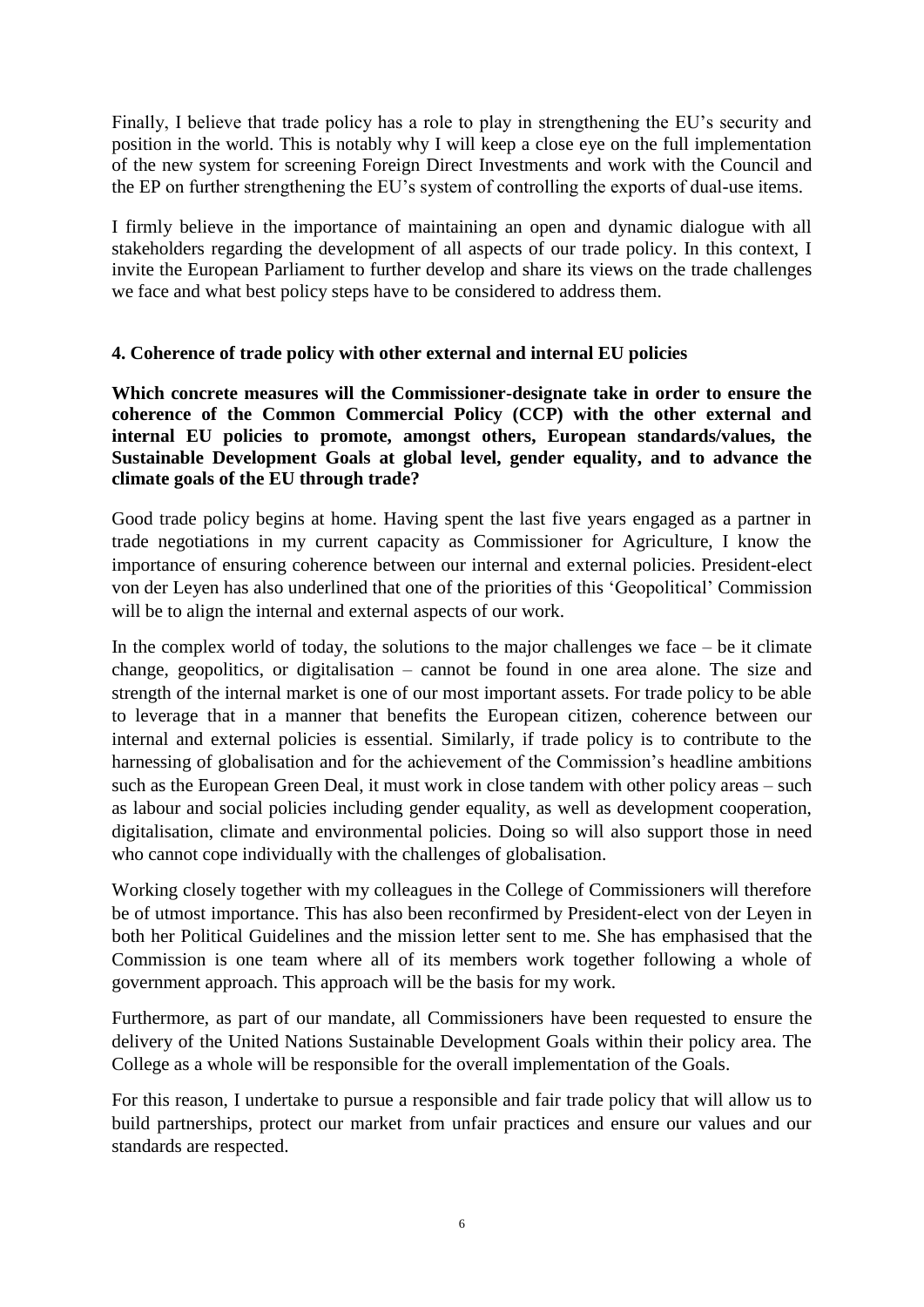As regards the more specific question on concrete measures I aim to take, I would like to underline that I have been given a clear mandate to use our trade tools to support sustainable development. I will make use of all the tools available to me in order to pursue our sustainability and climate objectives, and our values.

For example, when it comes to the relationship between trade, climate and the environment, I believe that a multi-pronged approach is necessary. First, this involves helping to minimise the risk that trade growth harms the climate or broader environmental protection efforts. Second, we must ensure that trade policy contributes to combatting climate change and protecting the environment through the spread of environment-friendly goods, services and technologies but also by incentivising trading partners to implement relevant international agreements. Third, we need to deploy measures to avoid carbon leakage. Here, one of my priorities will be to contribute to the design and introduction of a Carbon Border Tax, which pursues our climate objectives in compliance with the rules of the World Trade Organization.

More broadly, every new trade agreement concluded will have a dedicated chapter on sustainable development, as is already the case with recent Free Trade Agreements. In addition, Sustainability Impact Assessments will continue to underpin our efforts to promote sustainable development in our trade agreements. Moreover, to ensure that our agreements are effective, an important part of my work will be to monitor the implementation and enforcement of climate, environmental and labour protection commitments in our trade agreements, which must live up to the highest standards, with a zero-tolerance approach to child labour.

# **5. Parliamentary scrutiny**

**How will the Commissioner-designate ensure that, in line with the current wellestablished practice, INTA is immediately and fully informed at all stages of trade and investment negotiations (from the earliest preparatory steps to implementation) and that Parliament's views are duly taken into consideration before negotiations start and throughout the process, and, in particular, that no provisional application of trade and/or investment agreements (including trade chapters of association agreements) is requested before Parliament has given its consent on those agreements?**

Parliamentary scrutiny of the EU's trade and investment agreements is fundamental to building EU citizens' trust in the EU's trade policy. Parliamentary consent gives the agreements the legitimacy that they need and deserve.

This is why I am a firm believer in working openly with Members of Parliament and I would strive for a special partnership with the European Parliament and ensure the highest level of transparency and communication. I will inform the Parliament immediately and fully at all stages of trade and investment negotiations, as well as on all other aspects of trade policy beyond our negotiations.

I realise that when it comes to trade policy, information sharing on an equal footing between Parliament and Council is already a well-established policy and I intend to work with Parliament on the same basis in order to keep you informed and seek the views of Parliament throughout all stages of the negotiations. In practice, this means that: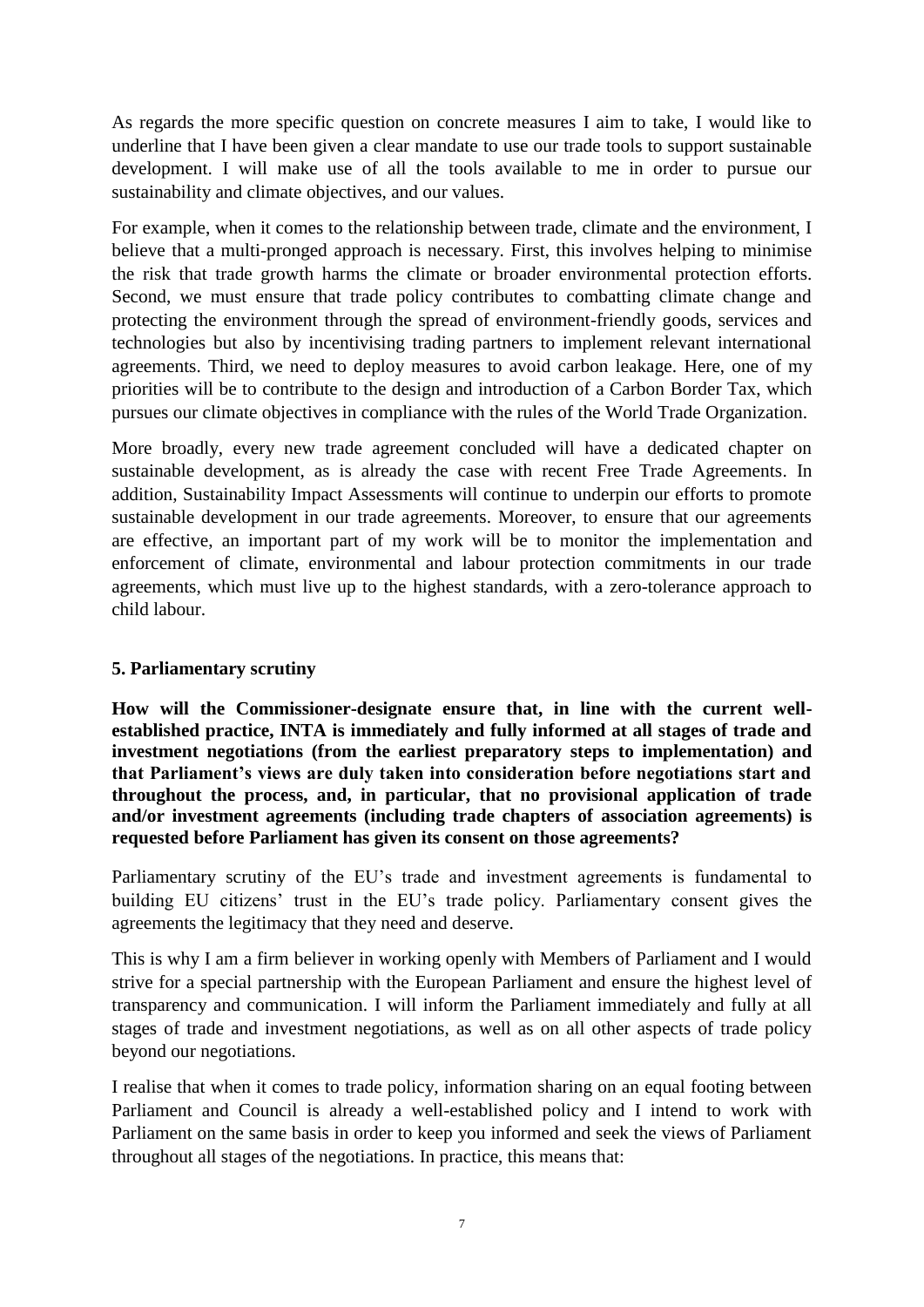- Before the start of the negotiations, I will make sure that the Parliament is informed as soon as we intend to propose the launch of negotiations with a new trading partner. Whenever the trading partner and the Commission agree on a scoping paper to outline the level of ambition, I will provide Parliament with a copy so that an informed discussion can take place and that Parliament can set out its views.
- I fully stand by the decision of the outgoing Commission to publish the draft negotiating directives it transmits to Council when seeking the authorisation to open negotiations. This practice will be continued, in line with the President-elect's commitment to ensure the highest level of transparency. This will allow the European Parliament and national Parliaments, as well as stakeholders and civil society to judge for themselves what the Commission is proposing to negotiate. When Parliament sets out its position, I will carefully take this into account throughout discussions in Council on the decision to open trade negotiations and will encourage Council to wait until it has heard from Parliament before it finalises its position. I will also reiterate to Council the importance of publishing the authorisation and negotiating directives once these have been adopted.
- During the negotiations, I will ensure that the Commission continues to share the same documentation with the European Parliament as we submit to the Council. I will make sure that INTA is regularly briefed on the progress being made at key stages of the negotiations. I believe that the monitoring groups that the International Trade Committee has established for each negotiation constitute a particularly good setting to have more regular and in-depth discussions. Either in monitoring groups or in the Committee itself, the Commission will be ready to brief Members of Parliament before and after each round of talks. I also hope that you will regularly invite me to appear in front of the committee, so that I can brief you in person and so that a political discussion takes place on the different files in the context of our trade and investment policy.

This degree of interaction and engagement with Parliament that I intend to pursue will help me tap into the knowledge and positions of Members so that whenever possible such views can be taken into account in the course of the negotiations.

Once the negotiations are concluded, I will make myself available to Members to discuss the outcome of the negotiations.

Finally, let me say a word on provisional application. In trade policy, there has been a longstanding commitment by Trade Commissioners to ensure that Council does not provisionally apply a trade agreement before the Parliament has given consent. This adds political legitimacy to the application of an agreement. I am glad that President-elect von der Leyen has explicitly confirmed this principle. You can therefore count on me to work for parliamentary consent before an agreement in my area of responsibility is provisionally applied.

# **6. Defending multilateralism and WTO as the core of the international rules-based trade system**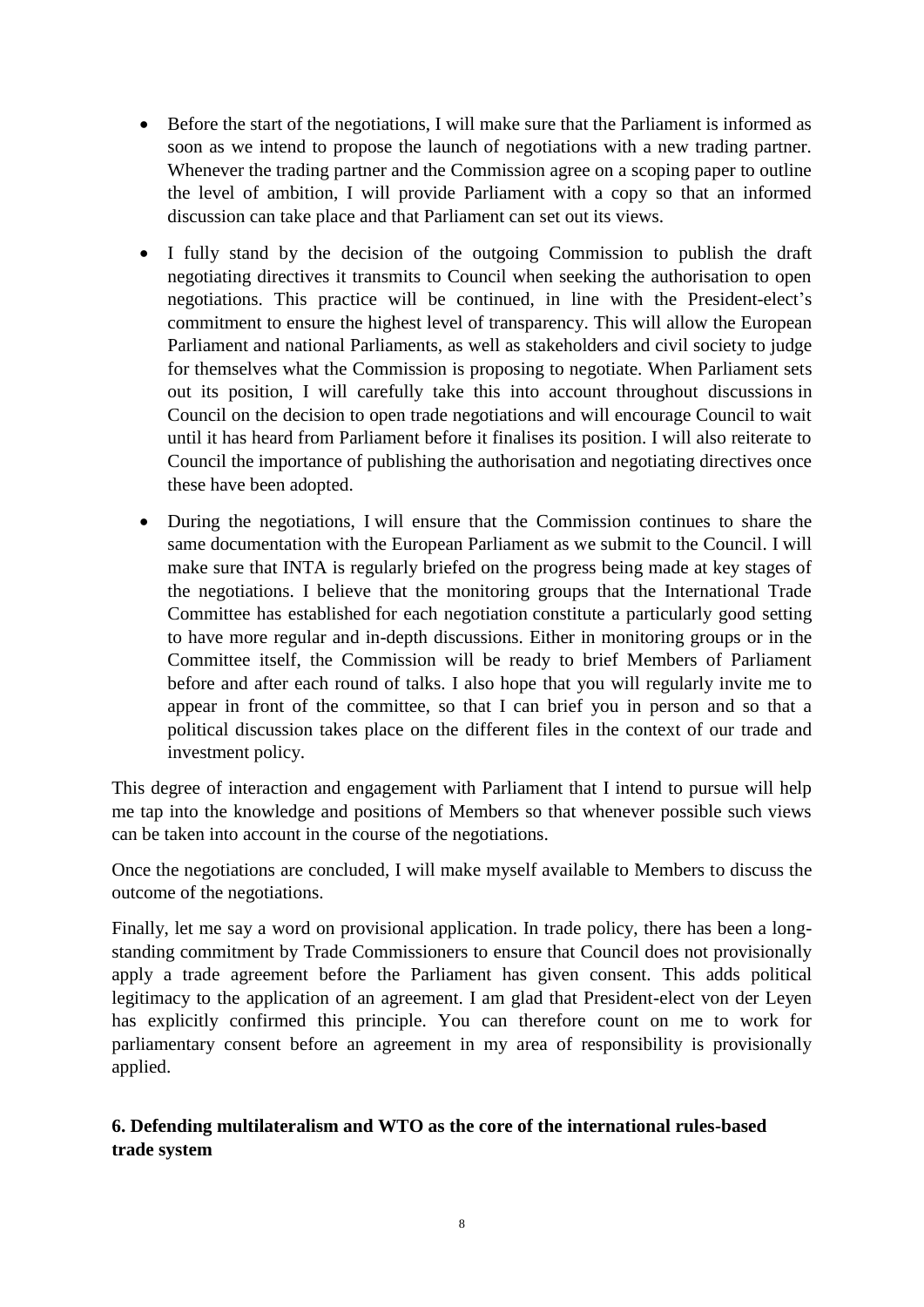**What is the Commissioner-designate's proposed strategy to a) revive and further promote multilateralism in international trade in all relevant fora, including also by linking trade with the Sustainable Development Goals and the Paris Agreement; b) overcome the challenges to the WTO's rule-making function and dispute settlement system; c) to further strengthen the parliamentary dimension and democratic scrutiny of the WTO, and d) to establish a Multilateral Investment Court?**

Multilateralism is in Europe's DNA. The EU, because of its very nature, is suited to thrive in a rules-based international environment. The defence of multilateralism is therefore one of our strategic objectives, in terms of trade policy but also beyond. However, it is probably in the area of trade that the EU has the biggest role to play - because of its position as one of the world's trading superpowers and the EU having exclusive competence with regard to trade policy. By speaking with one powerful voice, the EU can play a central role in shaping the international trading environment.

If confirmed as Commissioner in charge of trade policy, I will make the defence and promotion of multilateralism my first priority, in line with the mission letter from the President-elect. Internally, this will mean dedicating the necessary resources to developing our approach to strengthening multilateralism and the links between trade and the Sustainable Development Goals and the Paris Agreement, as well as working with other Commissioners to ensure that our multilateral interests are fully integrated into all relevant external and internal EU policies. Externally, alliance building will be essential to succeed in our plan to update and upgrade the multilateral trading system and I will intensify efforts to build partnerships in support of multilateral solutions.

The WTO is in need of reform. This system of trade rules needs to be adapted to all of the realities of today. It has brought many benefits to us and others, and it needs to be improved and strengthened. This is a project for the entire international community. And indeed, it is only by working together that we can be successful.

The EU has already put forward several ideas for reforms addressing the WTO's three main pillars: the negotiating function, the dispute settlement function and the monitoring and deliberative function. At the heart of these ideas is the need to update the WTO's rules to adapt them to today's realities, including developing rules on issues such as e-commerce and to better deal with distortions caused by subsidies, as well as the need to update the institutional framework itself, to allow for example for greater use of plurilateral approaches. Indeed, this is absolutely critical in an organisation of 164 Members at vastly different levels of development. Similarly, the issue of how development is addressed in the organisation needs to be updated so that flexibilities and support are available and adapted to those countries that actually need them.

If confirmed as Commissioner in charge of trade policy I will continue to intensify our efforts to reform the organisation. I firmly believe that in order to find a solution to the current deadlock, we need to establish a new balance in the organisation - one which will allow it to regain its central place in global trade, which reflects the realities of today and which allows its Members to regain trust in the system.

In order to achieve this, my objective will be to launch a broad initiative by the end of 2020, following the next WTO Ministerial Conference with a view of reaching a comprehensive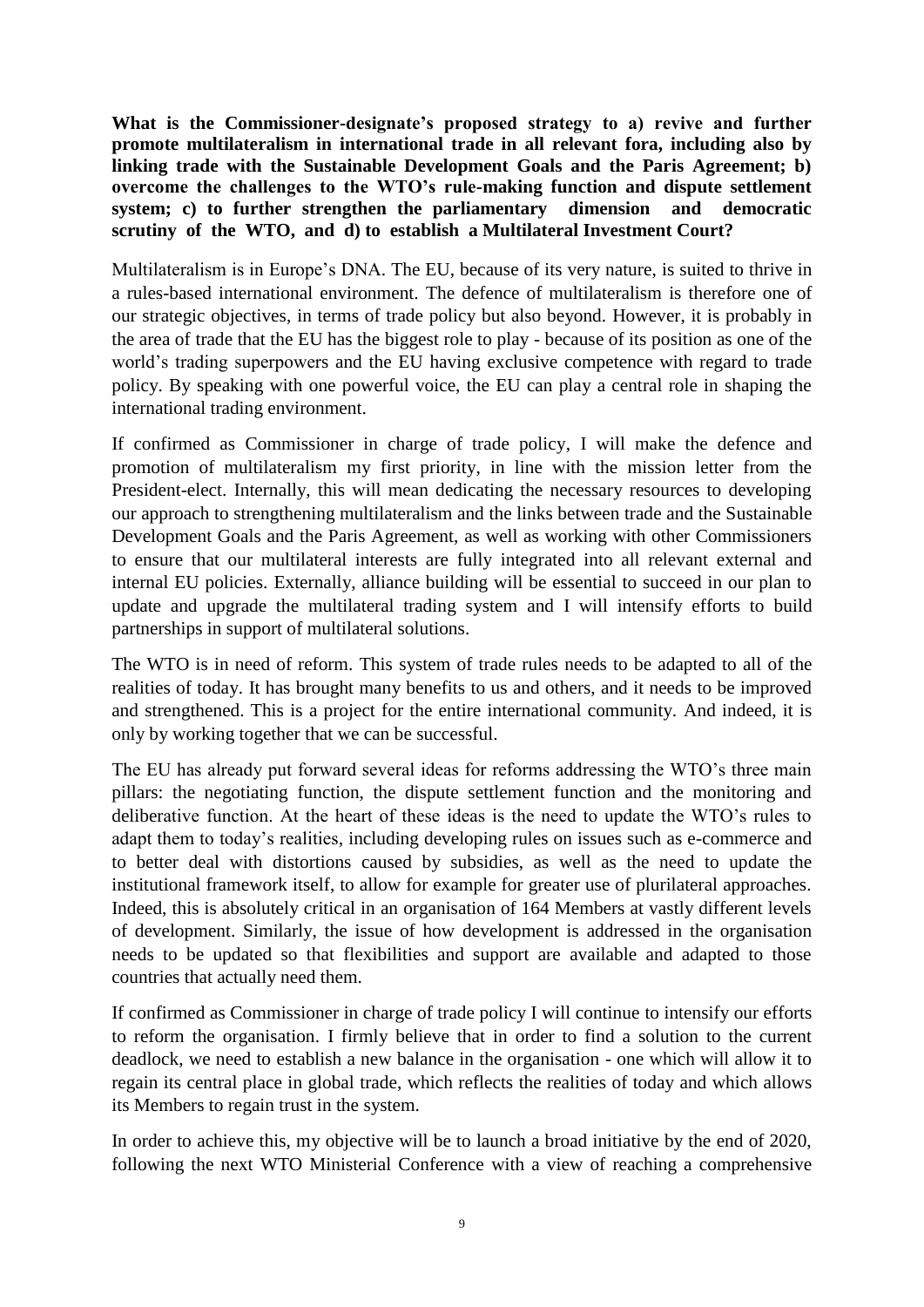agreement by 2022. Such an initiative will have to address a comprehensive set of issues including creating new rules where they are needed (such as on e-commerce, industrial subsidies and on forced technology transfers), reforming the dispute settlement system, facilitating the integration of plurilateral work undertaken by interested WTO Members in the WTO framework and addressing the issues of development, climate and more broadly, the Sustainable Development Goals. Building support among the EU's trade partners for such an initiative will be a central part of my work.

In parallel, on the specific issue of the crisis of the WTO Appellate Body, which risks to stop functioning after the 11 December 2019, I will continue the work on interim arrangements aiming at safeguarding the EU's and other Members' rights in WTO disputes in case the appointments remain blocked. This will notably build on the agreement reached with Canada in July 2019 to set up an interim appeal arbitration arrangement based on existing WTO rules.

Pursuing this reform agenda will require close cooperation with various stakeholders. More broadly, I firmly believe in the importance of the parliamentary dimension and democratic scrutiny of the WTO, without which an important element of legitimacy would be missing in the work of the organisation. As Commissioner for Trade, I will continue to support this parliamentary dimension and in particular the involvement of the European Parliament in Ministerial Conferences of the WTO. I also commit to keeping the European Parliament fully and regularly informed of developments in the WTO, and particularly on progress in relation to the EU's reform initiative.

Finally, I intend to actively push for the establishment of a Multilateral Investment Court (MIC), which is being discussed within the United Nations Commission on International Trade Law (UNCITRAL) with the participation of over 100 States and numerous nongovernmental stakeholders. I believe that the EU should spare no efforts to push for the creation of this truly multilateral body. This implies multiplying alliances with third countries and proposing concrete steps, such as draft texts for the creation of the Court.

### **7. Implementation and enforcement**

**In order to maximise the benefits and minimise the negative impact of trade liberalisation, how will the Commissioner-designate ensure that all aspects of the CCP (including but not limited to all chapters of trade and investment agreements) are effectively implemented (also in terms of raising awareness of new export opportunities) and enforced and, in this context, what will the Commissioner-designate do to influence the full implementation of trade and investment agreements and what would be the EU reaction in case of breach of commitments (e.g. relating to sustainable development and Paris Agreement) by partner countries?**

As Commissioner for Agriculture, I have seen first-hand how much energy we put into negotiating trade agreements. These agreements, be they bilateral, regional, plurilateral or multilateral, offer the predictable and rules-based framework which is vital for the EU's economy to function. But rules only matter if they are respected. In the context of increasing protectionism worldwide, proper implementation and enforcement of our agreements is becoming even more important. It is essential that our trade partners live up to their commitments made in exchange for which we had agreed to give them preferential access to our internal market. This is true for commitments on market access, but equally for rules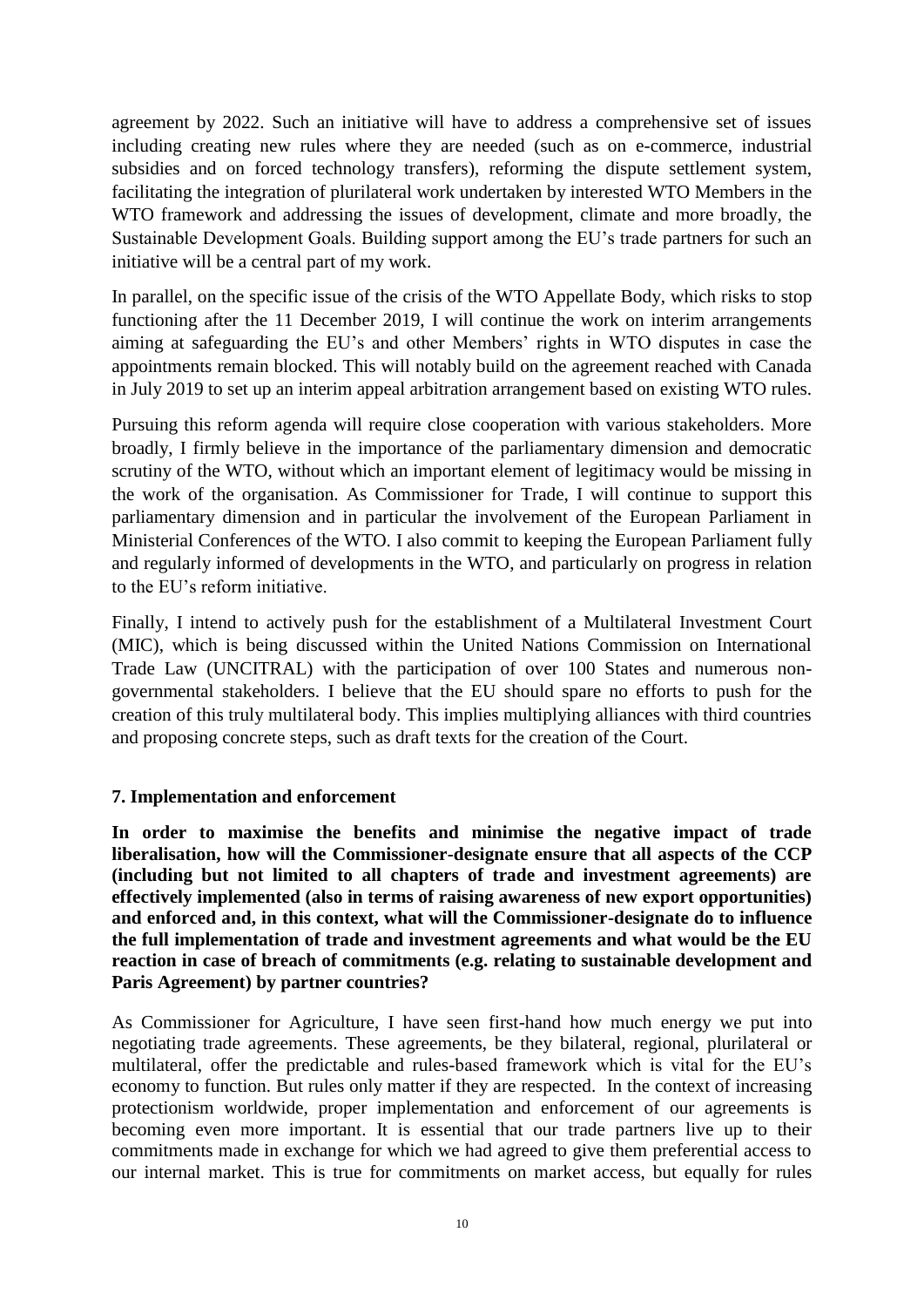including in particular the implementation of the climate, environmental and labour protections enshrined in our trade agreements. It is also a question of credibility for the EU's trade policy as a whole.

If confirmed as Commissioner in charge of trade policy, I commit to further step up our efforts to ensure that our trade agreements are properly implemented and deliver the benefits to our citizens, farmers and companies for which we have fought so hard during the negotiations. To underline this commitment, I will be supported in these tasks by a Chief Trade Enforcement Officer, who will be Deputy Director-General in DG TRADE. He/she will become the public face of our increasing focus on implementation and enforcement activities in the coming years and ensure a more coherent and coordinated approach as well as streamlined procedures to deal with problems linked to the implementation of our agreements – be it on market access or on sustainable development commitments. The Chief Trade Enforcement Officer will work very closely with other Commission services as well as with the European Parliament, Member States and stakeholders. United, the EU has the political and economic weight and influence to stand up to all trading partners and enforce its rights.

This entails more focus on the monitoring of how the agreements work and ensuring that shortcomings are addressed quickly with the trading partner. It also means helping our trading partners in implementing some of the commitments via projects and expertise, notably linked to climate and labour provisions.

In case of breaches, the EU will need to become even more assertive and stand up vigorously for its rights and defend its interests in today's increasingly volatile and hostile trading environment. That is why I am deeply committed also to increase further our enforcement activities to ensure that EU companies are treated fairly. We will make best use of our available toolbox to defend our citizens and companies and ensure that our partners strictly abide by their commitments, including those related to labour rights, environment and climate.

This will involve making full use of bilateral and multilateral dispute settlement systems in case of un-resolved and serious breaches by our trading partners. On the internal front, I will also ensure that the recently modernised trade defence instruments are fully applied, protecting our single market and hundreds of thousands of jobs in the EU from unfair competition and abusive trade practices.

But in today's changing environment, this may not be enough. I will make sure that we strengthen further Europe's ability to protect itself from unfair trade practices and that the EU disposes of the right tools to assertively defend its rights. I will be looking into upgrading the EU's Enforcement Regulation to allow us, in accordance with international law, to suspend concessions when others adopt illegal measures and simultaneously block the WTO dispute settlement process.

Finally, we need to make sure that our companies make the best use of the additional opportunities and markets offered by the far largest network of trade agreements worldwide. Increasing further the use of the preferences granted by the agreements will require closer cooperation with the European Parliament, Member States (including their trade promotion organisations), and regions as well as with business associations and Chambers of Commerce to spread the information. It also requires more engagement and better communication with